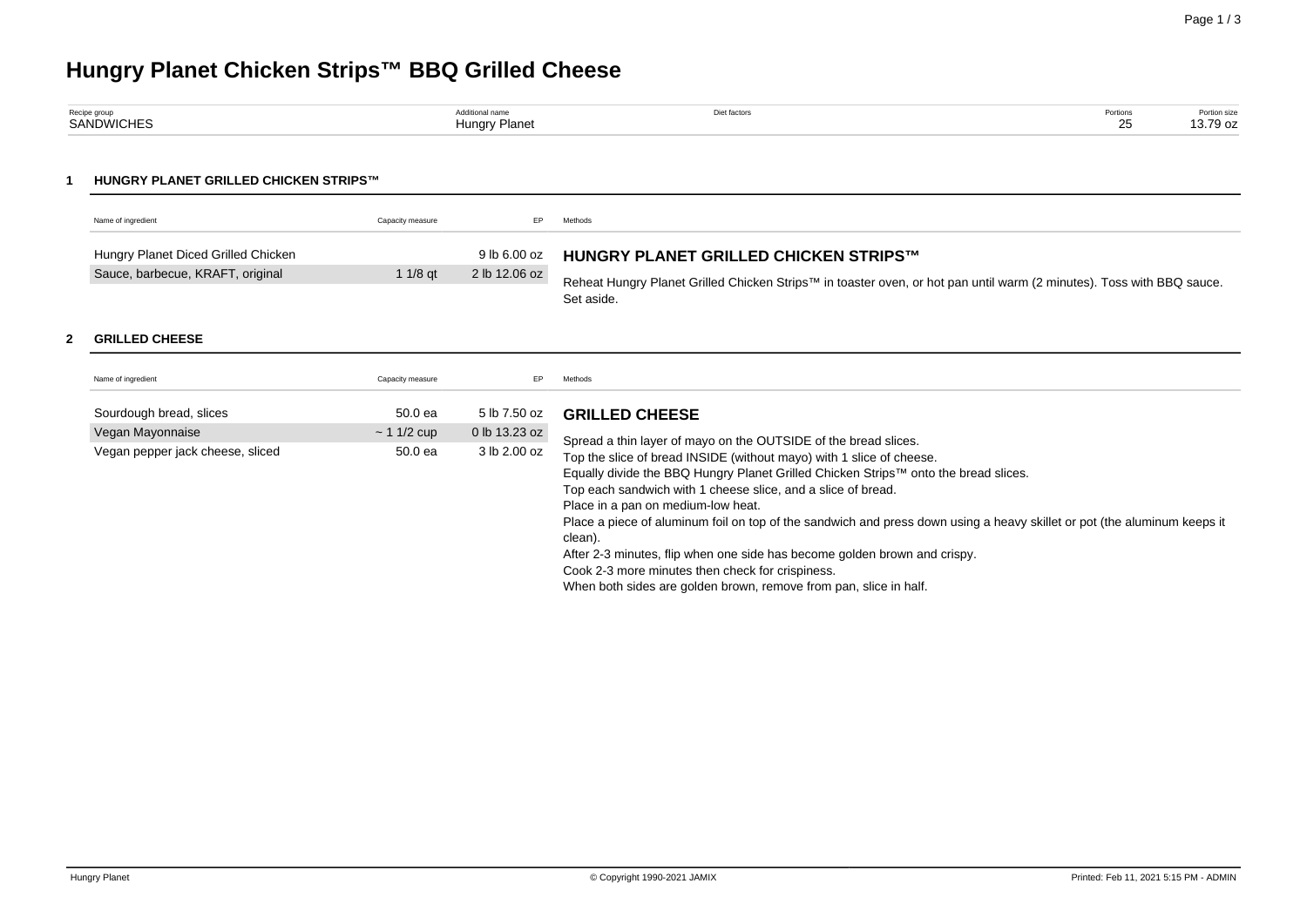## **RECIPE IMAGES**





## **ALLERGENS**